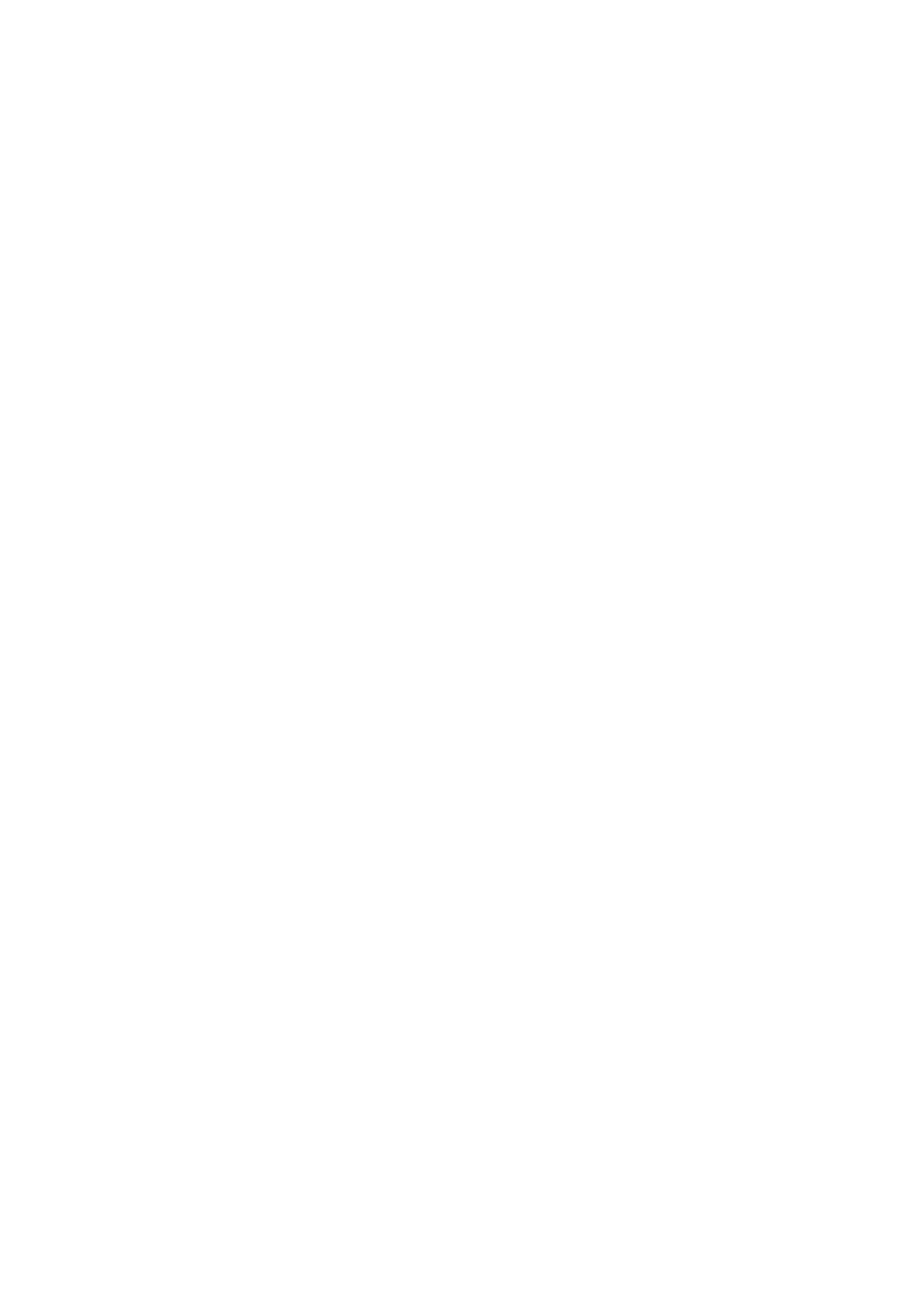Pawnbrokers and Second-hand Dealers Act 1994

# **Pawnbrokers and Second-hand Dealers Amendment Regulations 2007**

Made by the Governor in Executive Council.

#### **1. Citation**

 These regulations are the *Pawnbrokers and Second-hand Dealers Amendment Regulations 2007*.

#### **2. Commencement**

 These regulations come into operation on the day on which the *Pawnbrokers and Second-hand Dealers Amendment Act 2006* comes into operation.

## **3. The regulations amended**

 The amendments in these regulations are to the *Pawnbrokers and Second-hand Dealers Regulations 1996*\*.

 [\* *Reprint 2 as at 13 January 2006. For amendments to 20 March 2007 see Gazette 27 June 2006*.]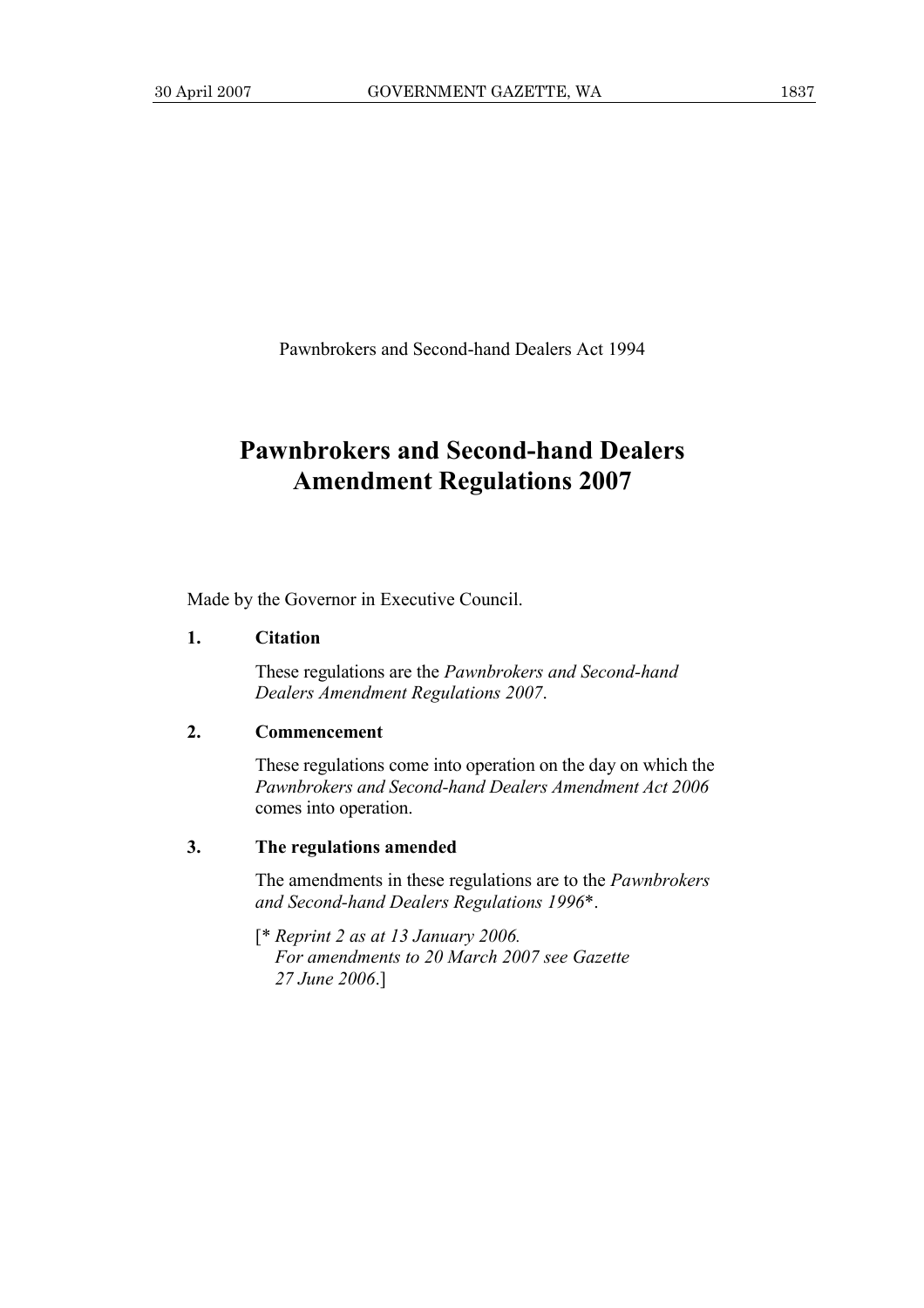*Pawnbrokers and Second-hand Dealers Amendment Regulations 2007* 

|     | <b>Regulation 5 amended</b>                                |
|-----|------------------------------------------------------------|
|     | Regulation $5(1)$ is amended in the Table as follows:      |
| (a) | in item 23 after "memorabilia" by inserting —              |
|     | $\epsilon$<br>(but not jewellery or watches) ";            |
| (b) | after item 23 by inserting $-$                             |
|     |                                                            |
| 24. | Goods purchased for babies, such as baby furniture,        |
|     | toys, prams, strollers and vehicle baby seats and          |
|     | capsules.                                                  |
| 25. | Goods that have been the subject of a rental<br>agreement. |
| 26. | Pianos and pianolas.                                       |
| 27. | Vacuum cleaners.                                           |
| 28. | Wheelchairs and similar goods designed to carry            |
|     | physically disabled persons.                               |

- (1) Regulation 13(1) is amended by deleting "section 39(b)(iv)" and inserting instead —
	- " section  $39(b)$  ".

 $\epsilon$ 

- (2) Regulation 13(1) is amended in the Table as follows:
	- (a) after item 1 by inserting —

| 1A. | The person's name is stated on a<br>current motor driver's licence held by<br>the person that has been issued in  |    |  |
|-----|-------------------------------------------------------------------------------------------------------------------|----|--|
|     | Australia.                                                                                                        | 75 |  |
| 1В. | The person's name is stated on a<br>passport held by the person that is<br>either current or has not been expired |    |  |
|     | for more than 2 years.                                                                                            | 75 |  |
|     |                                                                                                                   |    |  |